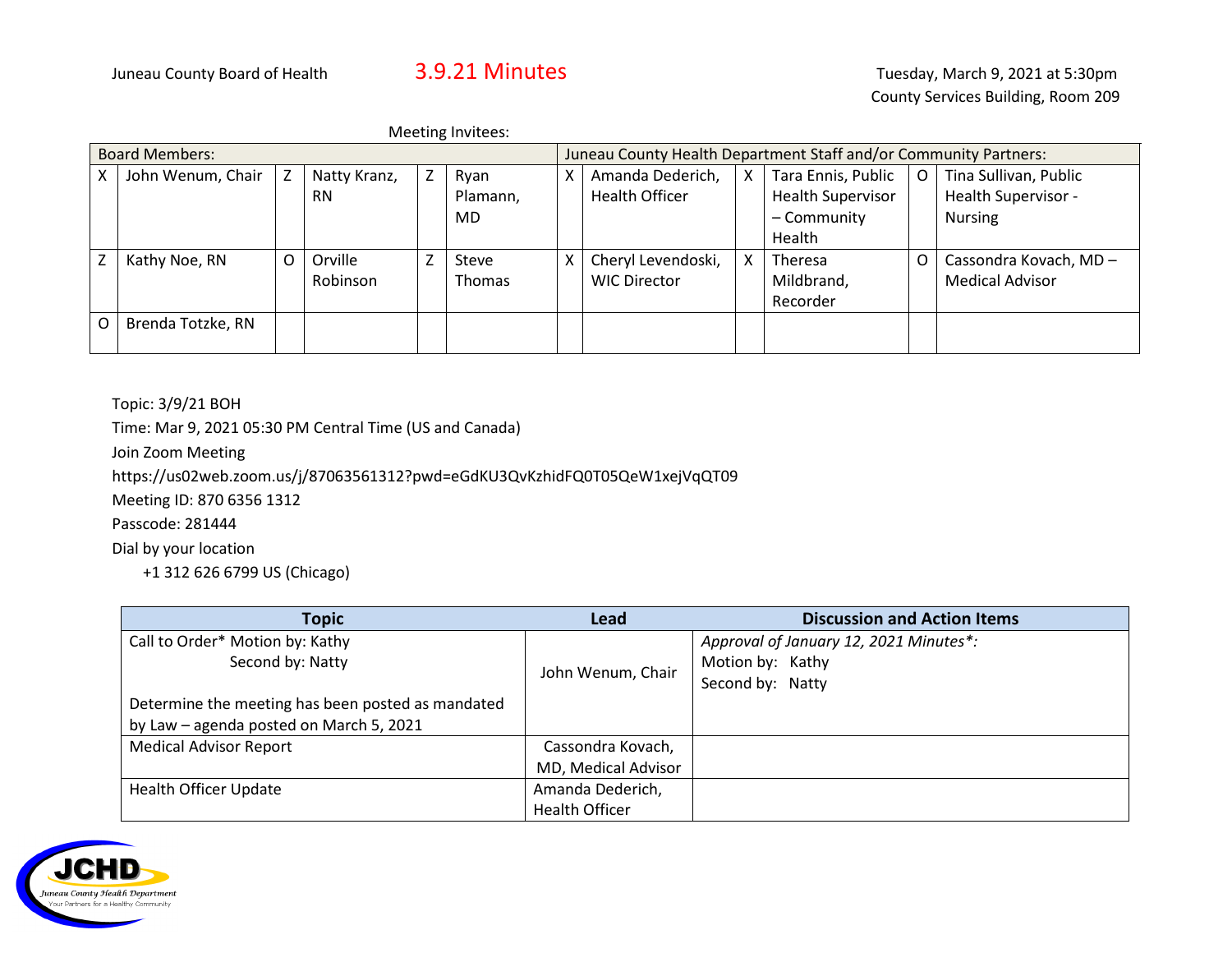| Public Health Program Update                                                  |                      | Motioned by Natty to hire PHN, second by Kathy.                  |
|-------------------------------------------------------------------------------|----------------------|------------------------------------------------------------------|
| PHN Resignation & Rehire*                                                     |                      |                                                                  |
| <b>NFP HV COIIN</b>                                                           |                      | 18.7% of WI population is eligible for the vaccine. 21.4%        |
| COVID-19 Update                                                               |                      | eligible in Juneau County. More than 60% of Juneau               |
|                                                                               |                      | County's 65 + population has been vaccinated. The Health         |
|                                                                               |                      | Department is currently vaccinating child care providers and     |
|                                                                               |                      | people in the food industry.                                     |
|                                                                               |                      |                                                                  |
|                                                                               | Tina Sullivan,       | Testing numbers are down. 30-40 people are being tested.         |
|                                                                               | <b>Public Health</b> | New testing schedule will be every other Monday from             |
|                                                                               | Supervisor, Nursing  | $12 - 4.$                                                        |
|                                                                               |                      |                                                                  |
|                                                                               |                      | A bill to attempt to restrict local health officer authority was |
|                                                                               |                      | proposed. If passed, the bill would require that any order       |
|                                                                               |                      | to close or limit capacity at a business due to a public health  |
|                                                                               |                      | risk apply to all businesses equally in a jurisdiction. And the  |
|                                                                               |                      | legislation would require a local health officer to obtain a     |
|                                                                               |                      | court order prior to requiring anyone to self- isolate for any   |
|                                                                               |                      | contagious disease.                                              |
| <b>WIC Program Updates</b>                                                    |                      | Farmers Market final report indicated 477 families received      |
| Current Case Load: total participating 957, total<br>$\overline{\phantom{a}}$ |                      | checks totaling \$30. 148 families did not use any of the        |
| enrolled 930                                                                  |                      | checks. Juneau/Adams had a 43% redemption rate and the           |
| 2020 Famers Market Nutrition Program - Final                                  |                      | State's average was 37%. The new stand in Camp Douglas           |
| Report                                                                        |                      | was successful. The Mauston site had less than \$100 in          |
| WIC Special Project Innovation Grant (WSPI)                                   |                      | sales.                                                           |
| Update on progress of Kwik Trip as a WIC<br>vendor                            | Cheryl Levendoski,   | WIC did not get the WSPI grant for the WIC van. It would         |
|                                                                               | <b>WIC Director</b>  | take 280 days to get a mobile unit and reporting needs to        |
|                                                                               |                      | be done before that.                                             |
|                                                                               |                      |                                                                  |
|                                                                               |                      | WIC vendors are needed in Juneau County as participants          |
|                                                                               |                      | are having a hard time getting to stores. WIC conducted a        |
|                                                                               |                      | survey on the importance of getting Kwik Trip on as vendor.      |
|                                                                               |                      | The survey was sent to 545 families with 224 yes responses       |